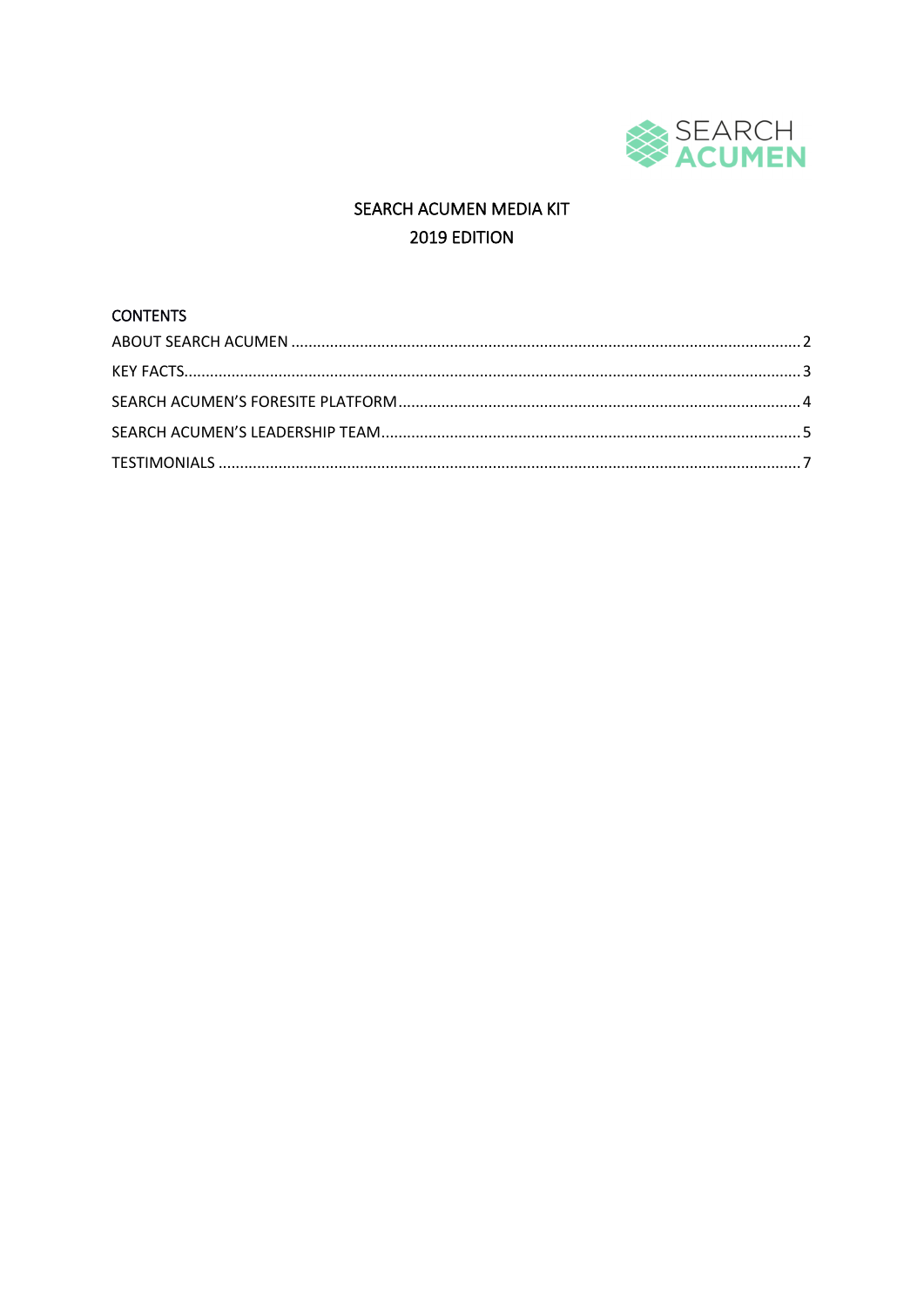#### ABOUT SEARCH ACUMEN

Search Acumen is a property data insight and technology provider to conveyancers, solicitors and commercial property lawyers across the UK. Since taking its first order in October 2013, it has become the data supplier of choice for many leading residential and commercial firms.

The business is dedicated to transforming the information processes to enhance and accelerate the practice of property law by delivering organised and prioritised property data. Search Acumen's growth and success rests on working with data owners to understand, shape and deliver datasets that are essential and insightful for the next generation of property lawyers.

Search Acumen's leadership team pioneered the original concept of property searches and built an entire industry in the process. Today it provides legal professionals with digital access to over 20 layers of essential property data on-demand and works closely with HM Land Registry and other forwardthinking organisations to revolutionise the experience of buying and selling property. Managing Director Andrew Lloyd is a founding member and board director of the UK PropTech Association and featured prominently in LendInvests' most recent Top 25 Proptech Influencers.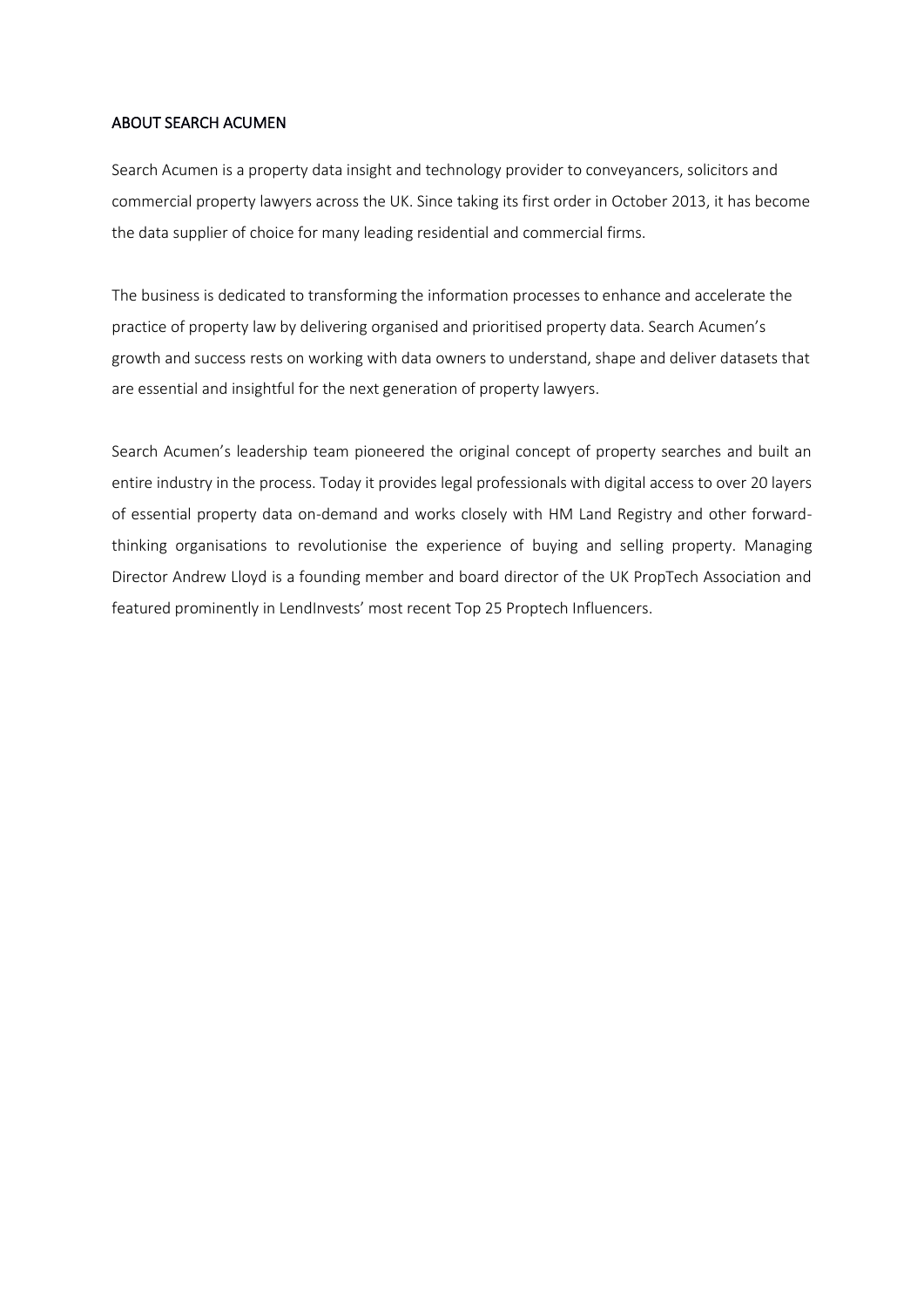# <span id="page-2-0"></span>KEY FACTS

- Search Acumen was established in 2013, taking its first order in October 2013
- Since formation, Search Acumen has witnessed its annual turnover grow to £15m, boosted by five consecutive years of growth in clients, sales, revenue and personnel
- Search Acumen provides Conveyancers and Commercial Real Estate Lawyers with a quarter of a million property searches each year
- The company's rise has been fuelled by harnessing new technology and property data to transform the legal due diligence process for property transactions
- In 2017, Search Acumen launched the industry's first integrated due diligence data platform. ForeSite provides Commercial Real Estate Lawyers with upfront information earlier on in the transaction process – removing uncertainty from transactions
- To date, Search Acumen has integrated over 20 layers of essential property data into its ForeSite platform
- Search Acumen has spearheaded a number of industry innovations to benefit clients and their customers, including:
	- o Building the first digital portfolio management tool, allowing multiple commercial property transactions to be managed simultaneously
	- o Becoming the first provider to unlock HM Land Registry (HMLR) datasets for clients including commercial title ownership, planning applications and the National Spatial Dataset
	- o Collaborating with HMLR to process the first ever instant online search via the digital Local Land Charges (LLC) Register as part of its roll-out across England and Wales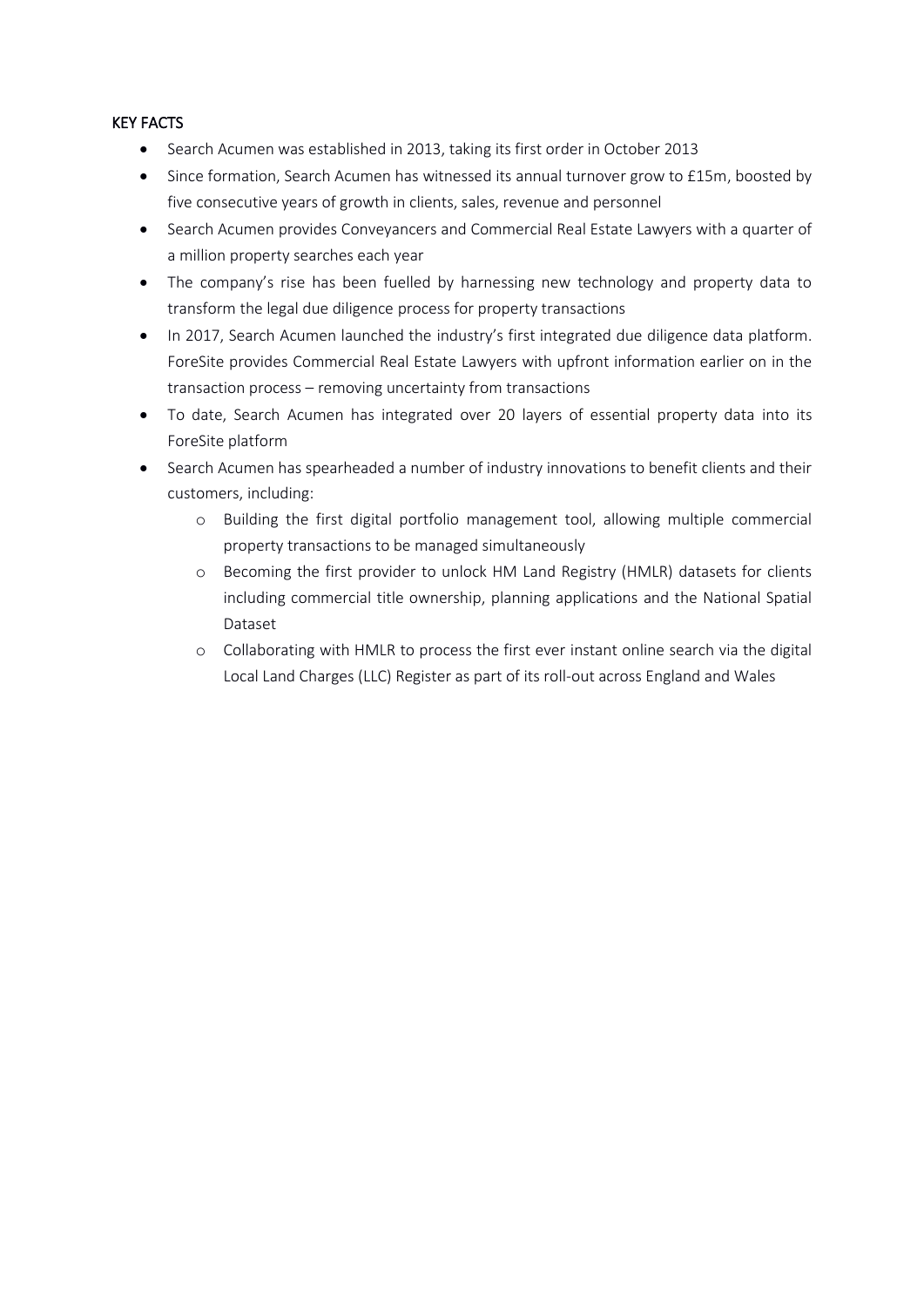# FORESITE BY SEARCH ACUMEN

ForeSite is the UK's first integrated due diligence platform for managing property data that underpins transactions. It provides Commercial Real Estate Lawyers with upfront information earlier on in the transaction process – enabling them to save time, make faster risk assessments and act earlier on behalf of clients.

To date, Search Acumen has integrated over 50 data layers of essential property data digitally into its ForeSite platform, which are removing uncertainty from property and land transactions earlier on.

# <span id="page-3-0"></span>**SEARCH ACUMEN'S LEADERSHIP TEAM**

Search Acumen is owner managed by its founders, Mark Riddick, Andrew Lloyd and Andy Sommerville who share over 80 years of industry knowledge and experience. Led by Mark, the executive team previously founded the original personal search agency and built the first online search provider to become the market leader with an annual turnover of £150m. They were also involved in founding the major property search industry trade organisation, The Council of Property Search Organisations (CoPSO).

# Mark Riddick, Chairman

Mark is the Chairman of Search Acumen. His achievements as an entrepreneur and investor include pioneering the personal search industry in 1983 and growing the resulting business, SearchFlow, to a turnover of £150m by the time he sold it in 2006.

Mark's vision transformed the way that legal practitioners access land and property data, earning him recognition as 'Entrepreneur of the Year' for 2003 in the National Business Awards. He established Search Acumen to combine his 35 years of industry know-how with the latest technologies to revolutionise the market he created.

As well as guiding Search Acumen's business journey, Mark is also an Advisory Partner at Rockpool Investments, Chair of Profile Financial Solutions, and CEO of Highbank House Ltd. He holds a BSc from Aston University in Philosophy and Psychology of Communication.

# Andrew Lloyd, Managing Director

Andrew is Search Acumen's Managing Director and has over 20 years' experience in the online property data sector, with a keen focus on using technology applications and infrastructure to optimise and empower businesses to improve their performance.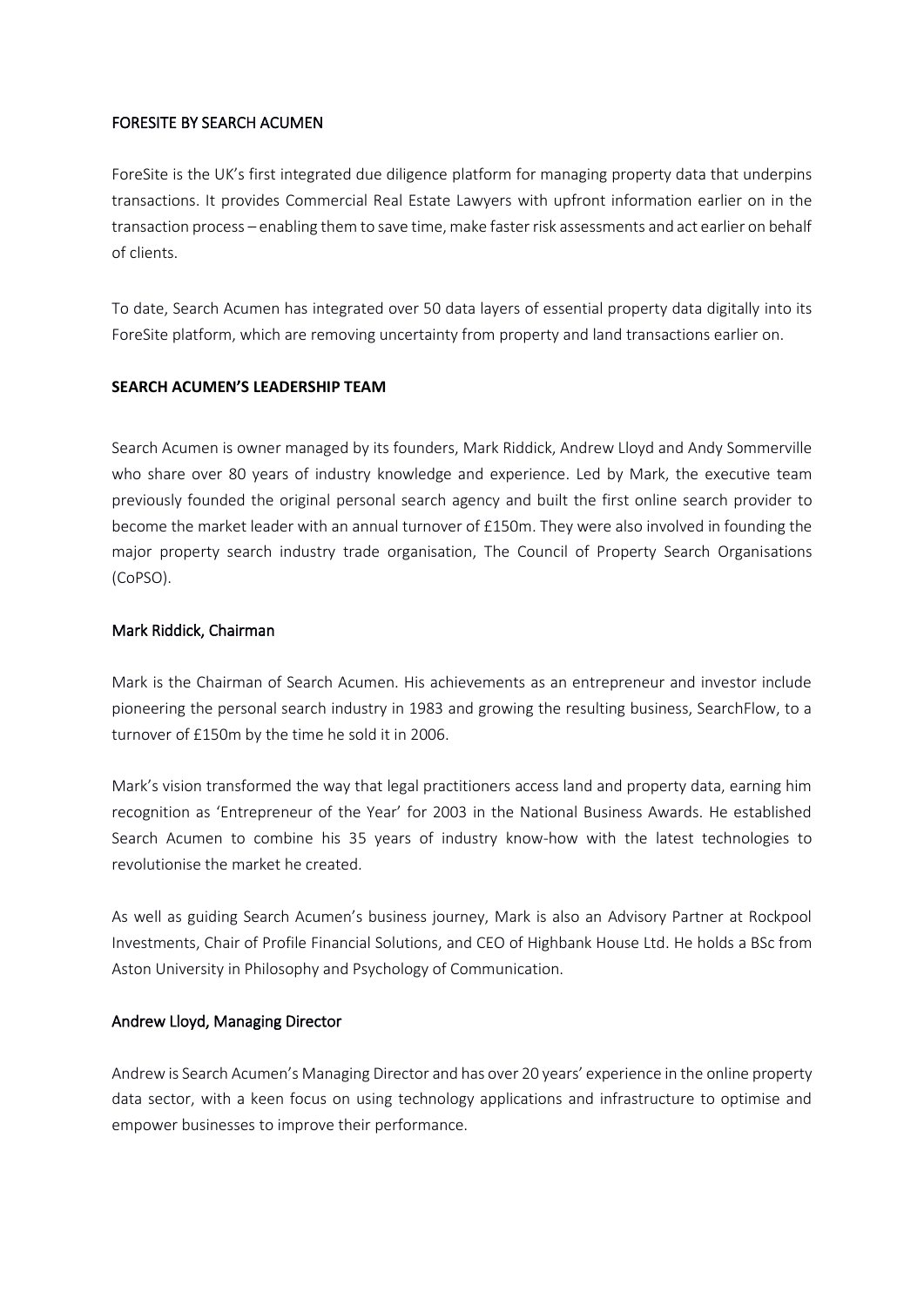A founding member and Director of the UK PropTech Association, Andrew is a prominent figure within the UK's PropTech industry, regularly speaking at industry events and sharing his views and insights on the development of the sector.

His leadership, management and technical skills are fundamental to Search Acumen's use of the latest advances in technology and digital infrastructure to transform the due diligence process in property transactions.

Andrew studied Geotechnical Engineering at the University of Portsmouth and has an MSc from the University of Surrey in geotechnical engineering. Having begun his career as a Senior Geotechnical Engineer, he became Operations Manager, Managing Director and finally Chief Operating Officer at SearchFlow and Decision Insight Information Group, before reuniting with Mark Riddick and Andy Sommerville to launch Search Acumen.

# Andy Sommerville, Director

Andy is Director of Search Acumen with responsibility for client and service management. His 35 years of experience in property searches spans both public and private sectors, giving him an expertise in search management, product development, relationship building and high-quality customer service – all essential to the Search Acumen experience.

Andy's focus is on ensuring its service is backed up with a level of support that goes beyond that which the customer can expect to find in the market. Andy understands the challenges and opportunities facing Conveyancers and Commercial Real Estate Lawyers at a time of digital disruption. This includes understanding lawyers' fears around implementing emerging technologies and develops solutions to ensure that Search Acumen delivers the most effective results that support their businesses in the best way possible.

Andy has previously held roles alongside Mark and Andrew as Product and Service Development Director and Client Relationship Director at SearchFlow. He began his career as Local Land Charge Officer at the Greater London Council before joining Mark to become Director of PSA.

# Christian Woodhouse, Head of Data and Strategic Products

Christian is Search Acumen's Head of Data and Strategic Products, with over 16 years' experience in mapping and geospatial data. He has a track record of delivering strategic new solutions for Commercial Real Estate lawyers.

Christian sees the future of property data significantly changing with the revolution of blockchain and smart contracts. He has been involved the British Property Federation's official Call for Evidence on property data reforms and is in regular, close discussion with HMLR on various initiatives.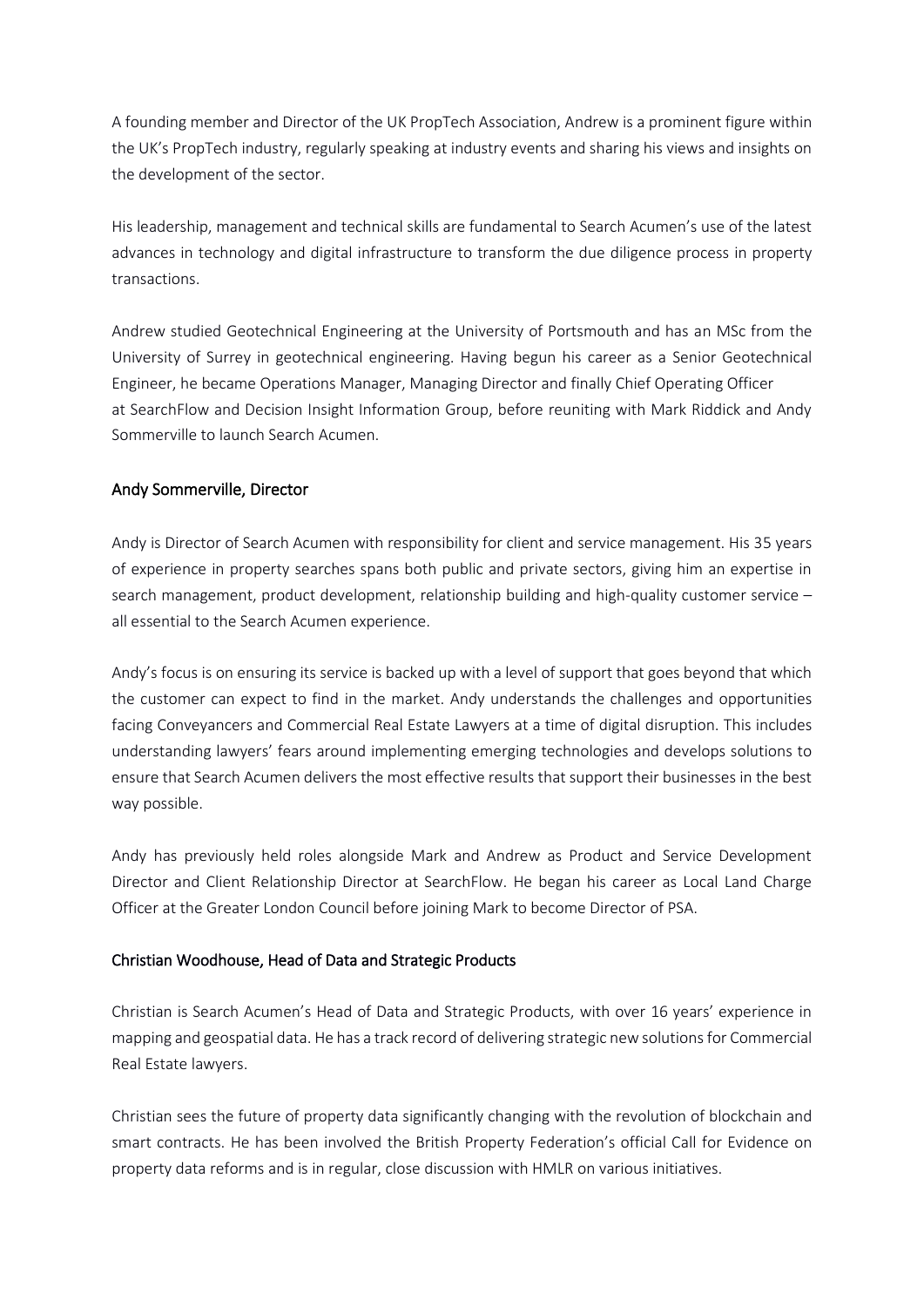Christian has spearheaded Search Acumen's participation in the blockchain project, Instant Property Network Coadjute (as the only geospatial data provider). In April 2019, Search Acumen participated in the world's first global trial which demonstrated how the current average property transaction process of 3 months can be accelerated to only 3 weeks using blockchain. For more information, see <https://marketplace.r3.com/solutions/instant-property-network>.

# Caroline Robinson, Commercial Real Estate Business Development Manager

Caroline joined Search Acumen in 2015 to lead the firm's expansion into the commercial property market. She has over 10 years of experience working closely with the UK's leading commercial property law firms, with an unrivalled knowledge of the industry and significant experience in identifying clients' needs and translating this into innovative solutions that enhance their business process.

Caroline joined Search Acumen from Argyll – part of the Landmark Information Group – supporting many of the top 100 commercial law firms including Berwin Cave Leighton Paisner, Trowers & Hamlin and Clifford Chance.